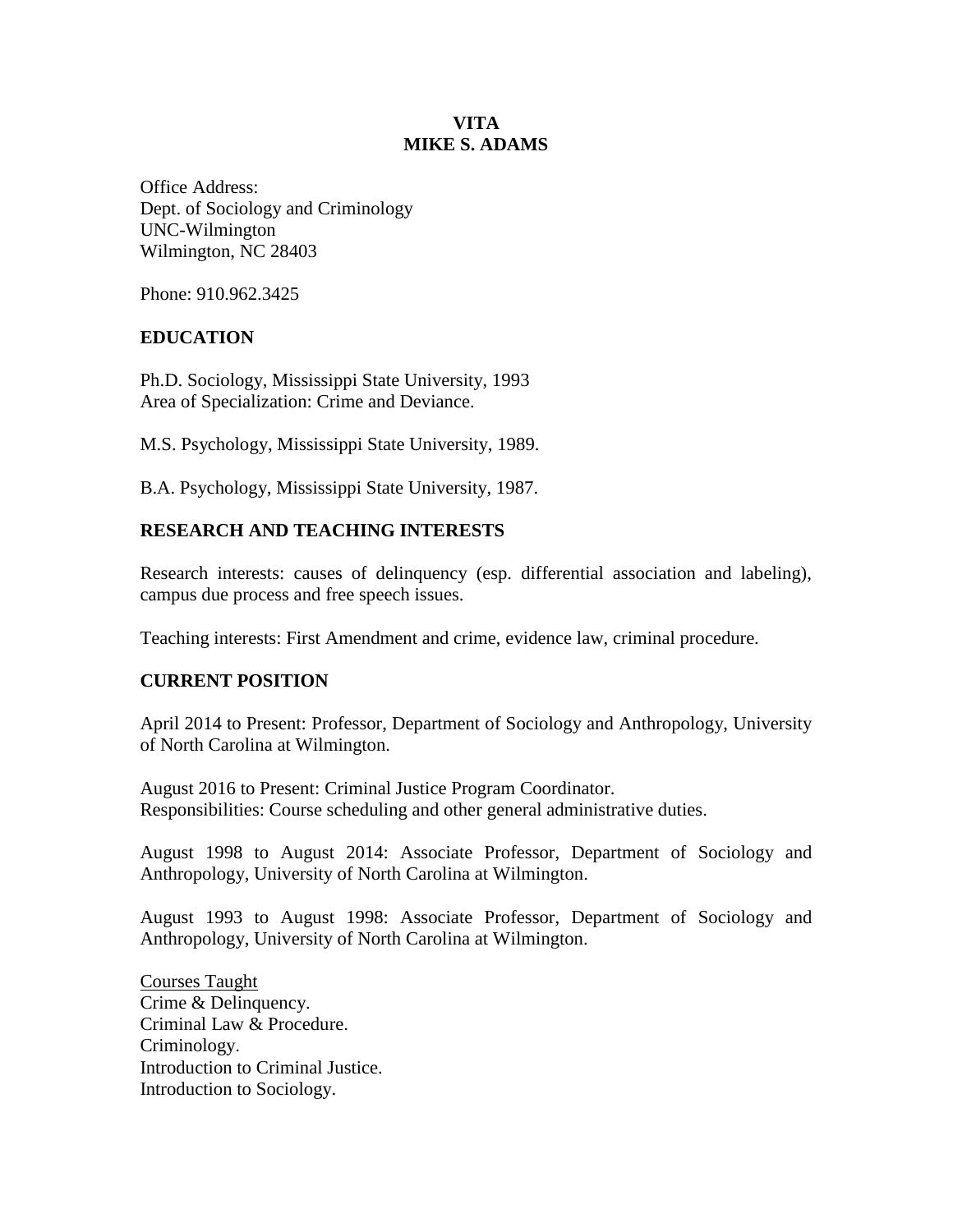Juvenile Delinquency. Law of Evidence. Minorities, Crime, & Criminal Justice Policy. Research Methods in Criminal Justice. Senior Seminar: First Amendment and Crime. Trials of the Century.

### **SELECTED PUBLICATIONS**

Adams, Mike S. (2017). Censorship in the UNC System: Correcting the Narrative. **Academic Questions**. 30: 210-223.

- Adams, Mike S. (2015). The Criminologists' Imagination: C. Wright Mills and the Legacy of Subjectivity. **Academic Questions**. 28: 196-206.
- Adams, Mike S. (2015). Academic Freedom on Trial: Adams v. UNCW and the Welcome Erosion of *Garcetti*. **Academic Questions**. 28: 54-65.
- Adams, Mike S. (2013). *Letters to a Young Progressive: How to Avoid Wasting Your Life Protesting Things You Don't Understand*. Washington, DC: Regnery Publishing.
- Adams, Mike S. (2012). Pseudo-Scholarship and Women Who Hate Men. **Academic Questions** 25: 568-572.
- Adams, Mike S. (2009). A Delinquent Discipline: The Rise and Fall of Criminology. **Academic Questions** 22: 491-503.
- Adams, Mike S., Reid C. Toth. (2006). Unanticipated Consequences of Hate Crime Legislation." **Judicature** 90: 129-135.
- Adams, Mike S. (2004). *Welcome to the Ivory Tower of Babel: Confessions of a Conservative College Professor*. Augusta: Harbor House Publishing.
- Evans, T. David, and Mike S. Adams. (2003). Salvation or Damnation? Religion and Correctional Ideology. *American Journal of Criminal Justice*. 28: 15-35.
- Adams, Mike S., Gray-Ray, Phyllis, Ray, Melvin C., and Craig T. Robertson. (2003). Labeling and Delinquency. *Adolescence*. 38: 171-186.
- Adams, Mike S. (2000). The Execution of the Mentally Retarded: An Examination of the Case of John Paul Penry. *Humanity & Society*. 24:295-304.
- Adams, Mike S., Johnson, James D., and T. David Evans. (1998). Racial Differences in Informal Labeling Effects. *Deviant Behavior.* 19:157-171.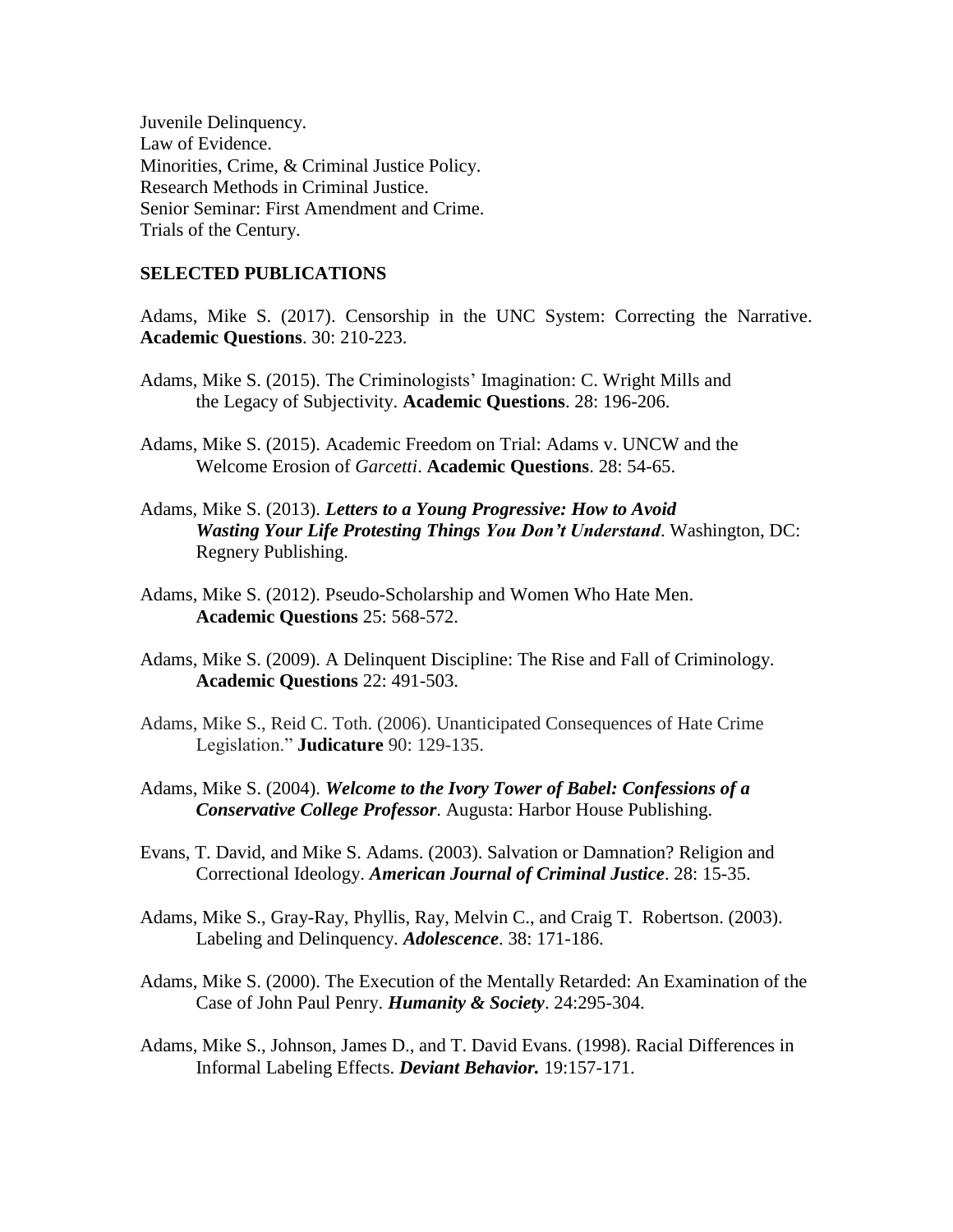- Adams, Mike S. (1997). Ecuadorean Justice: Inside the Gates of El Centro de Rehabilitación Social de Varones #2. *Humanity & Society. 21:199-204.*
- Johnson, James D., Adams, Mike S., Hall, William, and Leslie Ashburn. (1997). Race, Media, and Violence: Differential Racial Effects of Exposure to Violent News Stories . *Basic and Applied Social Psychology.* 19:81-90.
- Adams, Mike S. and T. David Evans. (1996). Teacher Labeling, Delinquent Peers, and Self-Reported Delinquency: A Longitudinal Test of Labeling Theory. *The Urban Review*. 28:199-211.
- Adams, Mike S. (1996). Labeling and Differential Association: Towards A General Social Learning Perspective of Crime and Deviance. *American Journal of Criminal Justice*. 20:101-118.
- Johnson, James D., Adams, Mike S., Ashburn, Leslie, and William Reed. (1995). Differential Gender Effects of Exposure to Rap Music on Black Adolescents' Acceptance of Teen Dating Violence. *Sex Roles*. 33:597-605.
- McMillen, David L., Adams, Mike S., Wells-Parker, Elisibeth, Pang, Mark G., and Bradley J. Anderson. (1992). Personality Traits and Behaviors of Alcohol Impaired Drivers: A Comparison of First and Multiple Offenders. *Addictive Behaviors*.17:407-414.

### **PROFESSIONAL REPORTS**

- Adams, Mike S., and T.D. Evans. (1995). New Hanover County Survey of Crime Victimization, Fear of Crime, and Public Response to Crime. A Final Report for the Office of Research Administration, University of North Carolina at Wilmington. (In conjunction with the Charles C. Cahill research award).
- Melvin C. Ray. (1993). Multijurisdictional Drug Task Forces in Mississippi: Are They Making a Difference? A Final Report for the Social Science Research Center, Mississippi State University. (Contributing Author).
- Melvin C. Ray. (1991). Drug Control Program Evaluation In Mississippi: Using Multiple Outcome Performance Measures. A Final Report for the Social Science Research Center, Mississippi State University. (Contributing Author).

#### **CONFERENCE PAPERS**

Adams, Mike S. (2000). The Execution of the Mentally Retarded: An Examination of the Case of John Paul Penry. Presented at the  $50<sup>th</sup>$  Anniversary Conference of the Social Science Research Center at Mississippi State University.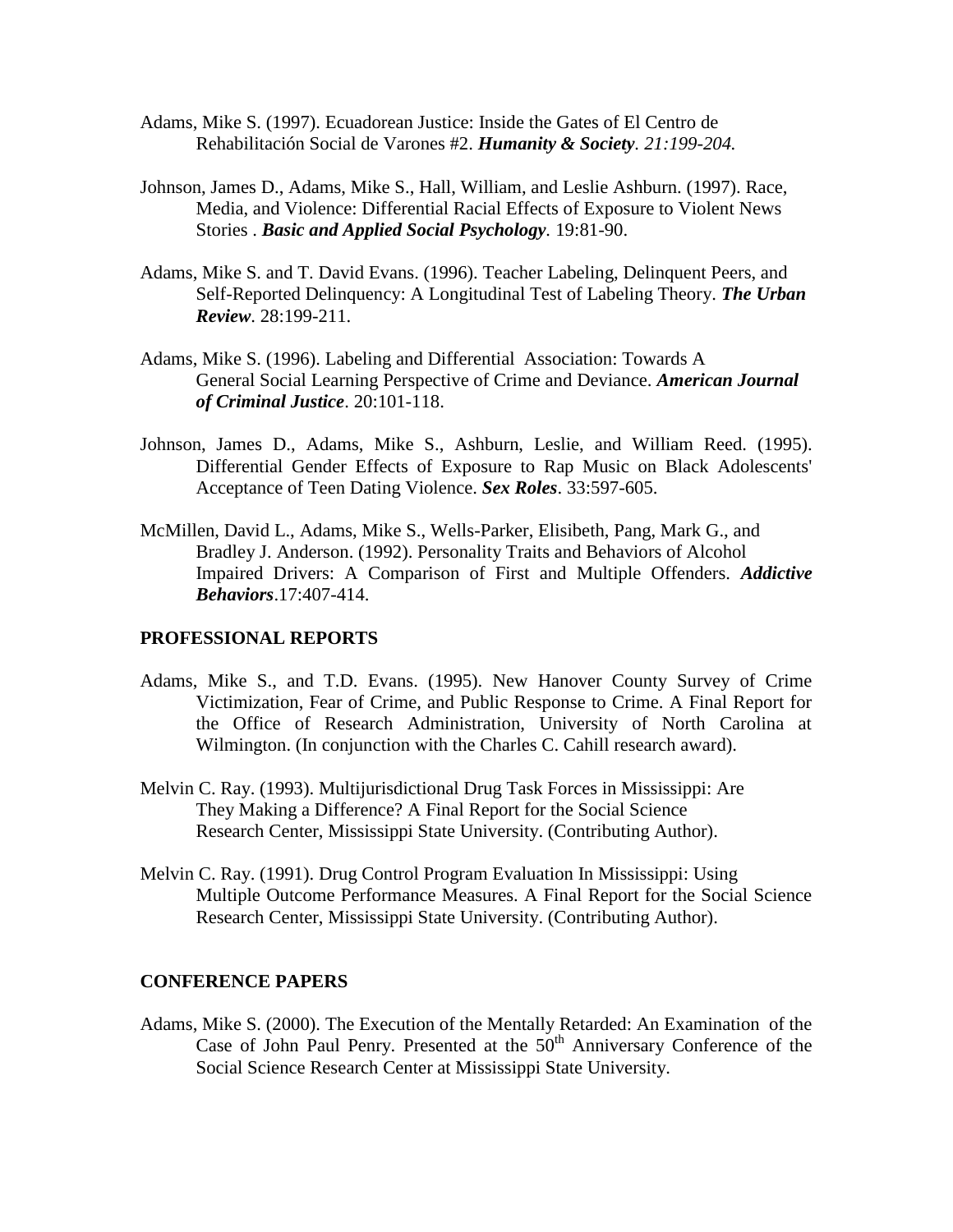- Adams, Mike S. (1996). Ecuadorean Justice: Inside the Gates of El Centro de Rehabilitación Social de Varones #2. Presented at the Annual Meetings of the American Society of Criminology.
- Adams, Mike S., and Melvin C. Ray. (1993). Differential Association and Secondary Deviance: Testing for Differential Effects by Race. Presented at the Annual Meetings of Alabama-Mississippi Sociological Association.
- Adams, Mike S. (1992). Labeling and Differential Association: Towards A General Social Learning Perspective of Crime and Deviance. Presented at the Annual Meetings of the American Society of Criminology.
- Adams, Mike S., and Craig T. Robertson. (1992). Labeling and Delinquency Among Rural Youth. Presented at the Annual Meetings of the Mid-South Sociological Association.
- Adams, Mike S., and Melvin C. Ray. (1992). Fear of Crime Among College Students: Some Unexplored Correlates. Presented at the Annual Meetings of the Mid-South Sociological Association.
- Adams, Mike S. (1992). Associations With Delinquent Peers and Illicit Substance Use among Youths. Presented at the Annual Meetings of the Alabama-Mississippi Sociological Association.
- Adams, Mike S. (1990). Personality, Driving-Related Attitudes, and Arrest History Differences Between First Time and Multiple DUI Offenders. Presented at the Annual Meetings of the Alabama-Mississippi Sociological Association.
- McMillen, David L., Adams, Mike S., and Wells-Parker, Elisibeth (1990). Personality and Behavioral Differences Between First and Multiple Offense Intoxicated Drivers. Presented at the Annual Meetings of the Southeastern Psychological Association.

### **RELATED EXPERIENCE**

- June 1992 to July 1993: Research Associate and Project Director (Mississippi Drug Control and Violent Crime Prevention Program Evaluation), Social Science Research Center, Mississippi State University.
- Responsibilities: Budgeting, data analysis, preparation of reports and newsletters, and general organization of project activities. Annual project funding \$120,000.
- November 1992 to March 1993: Consultant (Criminal Justice Felony Records Improvement Audit), Social Science Research Center, Mississippi State University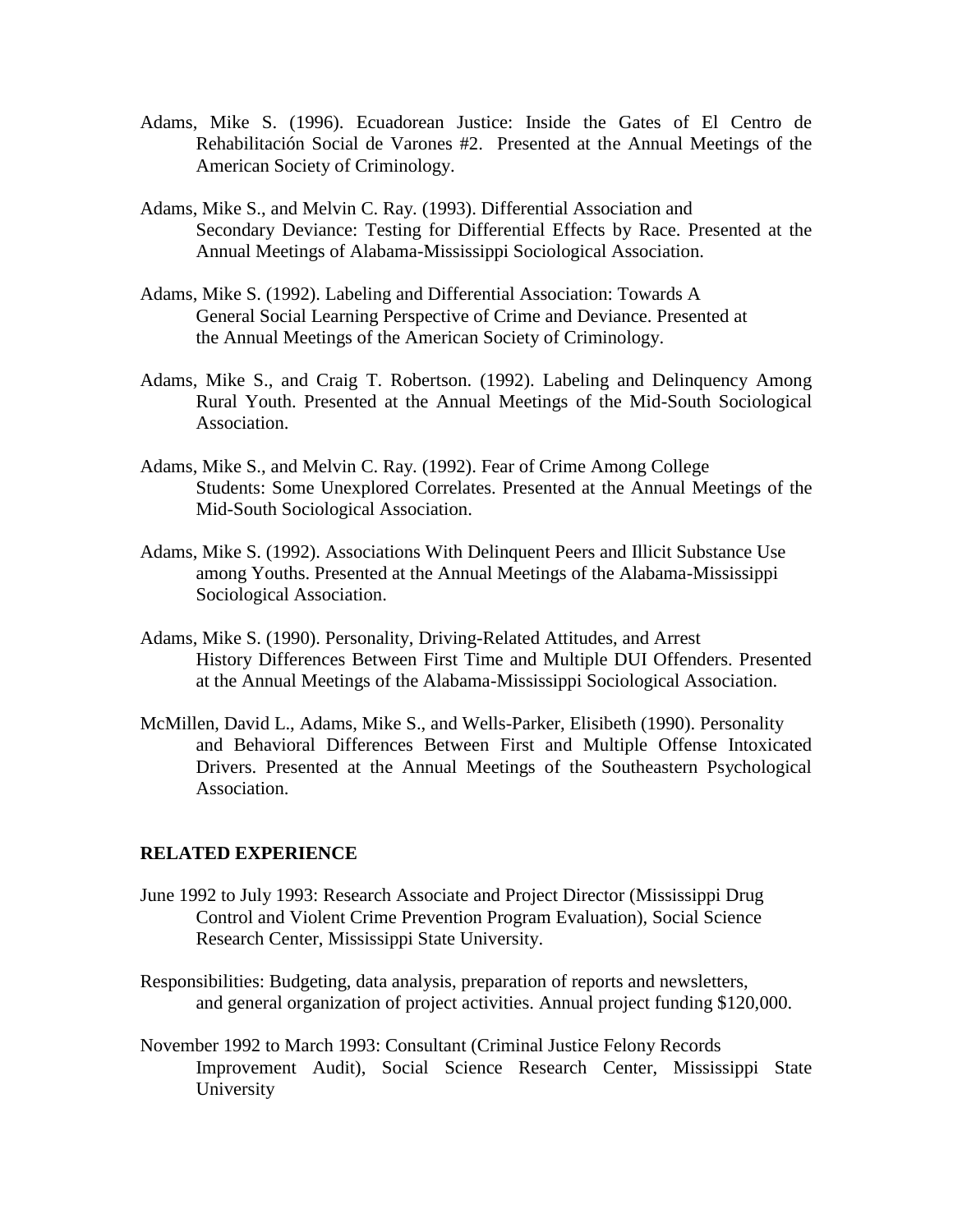- Responsibilities: Development of research methodology and supervision of data collection process.
- January 1992 to October 1993: Consultant (Research Project Assessing Minority Over\_representation In Mississippi's Juvenile Justice System), Social Science Research Center, Mississippi State University.

Responsibilities: Questionnaire Construction, data collection, and data analysis.

- August 1992 to May 1993: Instructor for Department of Sociology, Anthropology, and Social Work, Mississippi State University.
- Responsibilities: Taught Introduction to Sociology and Introduction to Criminology.
- January 1990 to May 1992: Graduate Research Assistant, Social Science Research Center, Mississippi State University;
- Responsibilities: Data collection and analysis for a DUI Offender Typology study and data analysis on various projects.
- August 1989 to December 1989: Graduate Teaching Assistant, Department of Communications, Mississippi State University.
- Responsibilities: Taught two sections of Fundamentals of Public Speaking.
- August 1988 to May 1989: Graduate Teaching Assistant, Department of Psychology, Mississippi State University.

Responsibilities: Grading, record-keeping, and general office assistance.

### **PROFESSIONAL DEVELOPMENT**

May 18-June 22 1998: Visiting Associate Professor at UNC Chapel Hill.

- March 2-17, 1996: Guest Lecturer, Universidad San Francisco de Quito, March 2-17, 1996, Quito, Ecuador. (The History and Present Constitutional Status of the Death Penalty in the United States", and "The Rights of the Convicted: Prisoners and the Eighth Amendment".
- Research Consultant for Picou and Associates, Mobile Alabama. Responsibilities included sampling, interviewing, questionnaire construction, and technical assistance, March 1992.